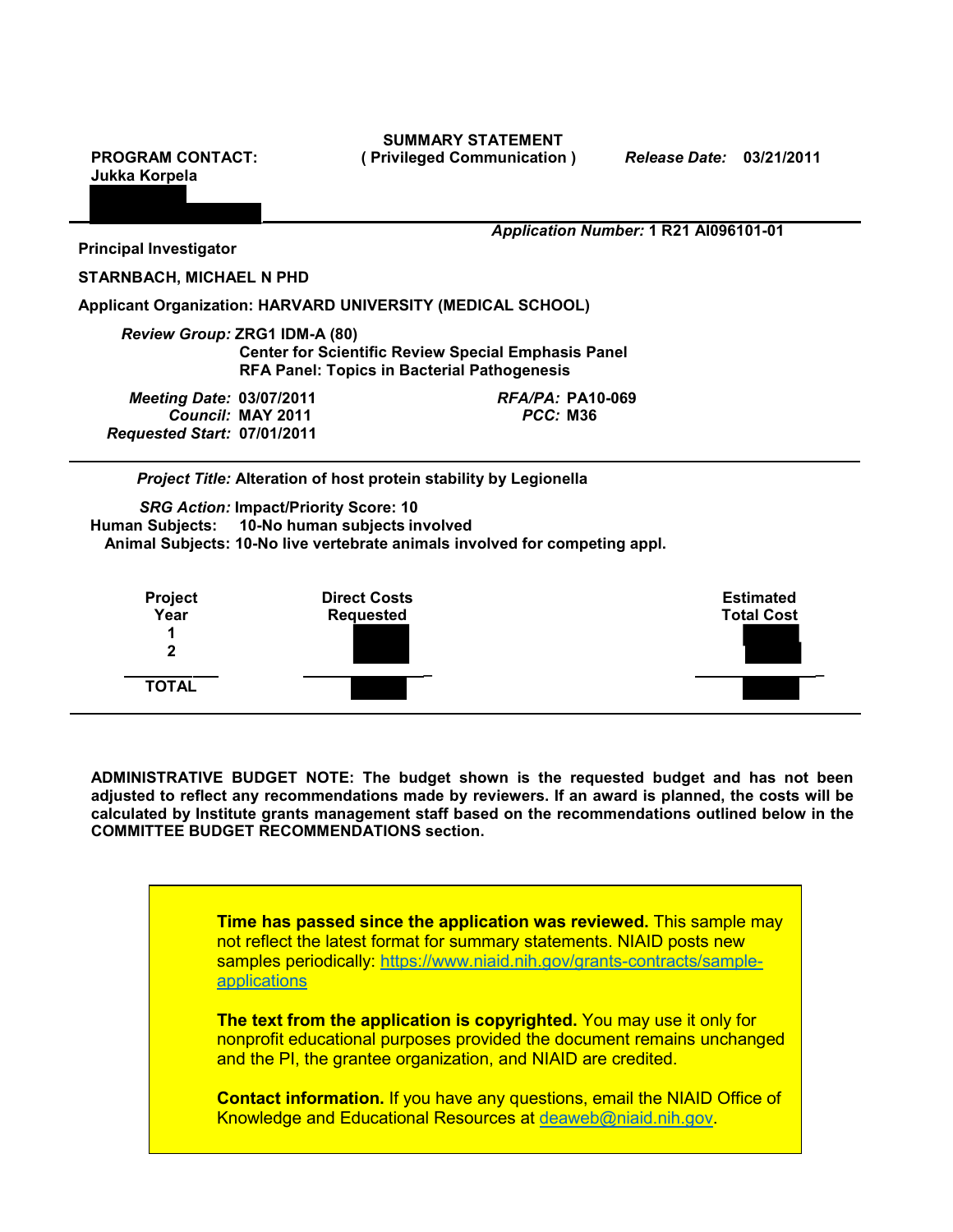#### **1R21AI096101-01 STARNBACH, MICHAEL**

**RESUME AND SUMMARY OF DISCUSSION:** This application seeks to adapt a novel screening "Global Protein Stability" (GPS) strategy to identify host cell proteins whose stability is altered by *L. pneumophila* effectors. The work proposed is likely to have a significant impact by expanding our understanding of *L. pneumophila* effectors and extending the use of GPS to bacterial pathogenesis. Strengths of the application include the innovative use of the novel GPS strategy, compelling preliminary data, an investigator with a strong bacterial pathogenesis research track record, an excellent and appropriate set of collaborators, and a high degree of confidence that import results will emerge from these studies. The panel notes that the approach is limited to effectors that modify stability, that it may be difficult to sort out the details of instances where more than one effector is required to produce an affect, that changes in protein stability may involve a cascade of events that could prove difficult to deconvolute, and that the application is likely overly ambitious for the time and resources of an R21. None of these considerations (not viewed as concerns) had a dampening affect on the panel that maintained the highest level of enthusiasm for the investigator and work proposed.

**DESCRIPTION (provided by applicant):** Infection with the intracellular pathogen *Legionella pneumophila* can lead to a severe pneumonia known as Legionnaires' disease. *Legionella pneumophila*  uses a specialized type IV secretion apparatus, also known as the Dot/Icm system, to secrete over 150 effector proteins directly into the host cell. The translocated bacterial effectors establish a vacuolar niche that supports replication of *L. pneumophila* in eukaryotic cells. While there is an extensive literature describing how several of these effectors alter host cell functions, the targets of most have remained elusive. A significant problem in linking a particular effector to a particular function is the redundant or overlapping activity of many effectors. This means that *L. pneumophila* mutant strains deficient in any one effector often have no appreciable phenotype, preventing the identification of their host targets. While it is well appreciated that many *L. pneumophila* effectors directly alter host proteins through functions such as E3 ubiquitin ligase activity, there have been few methods developed to monitor pathogen-induced changes in host protein stability on a large scale. Here we propose to apply a novel screening method called the "Global Protein Stability" (GPS) system to identify host cell proteins whose stability is altered by the secreted *L. pneumophila* effectors. Once we have identified host proteins that are stabilized or destabilized when a functional type IV secretion system is present, we will test whether reducing or increasing the prevalence of these proteins (attempting to reverse the effects of the *Legionella* effectors) impairs the capacity of *L. pneumophila* to replicate and survive within host cells. Once we identify which host proteins must be altered in order for *L. pneumophila* to replicate, we will take a targeted approach to identify which of the *L. pneumophila* effectors are causing these essential changes to host proteins. In addition, the GPS screen may also identify the targets of specific "families" of effectors that have remained elusive, such as the *L. pneumophila* E3 ubiquitin ligases. The directed approach we propose allows us to overcome the difficulties inherent in target identification, such as the redundancy of effectors, and identify the functions of effectors that have remained cryptic. Organism-induced alterations of the host are key to pathogenesis, yet it has previously not been possible to study alterations to individual host proteins at the scale the GPS system permits. The experiments described in this proposal allow, for the first time, dissection of how bacterial infection globally regulates host cell proteins and pathways beyond the transcriptional level.

**PUBLIC HEALTH RELEVANCE:** *Legionella pneumophila*, the causative agent of Legionnaires' disease replicates inside host cells. To manipulate the host cell and replicate intracellularly, the organism injects >150 of its proteins into host cells. The proposed research uses a large-scale approach to identify the targets of these injected bacterial proteins - identifying the host cell proteins that are destabilized or stabilized by the injected bacterial proteins. Once we identify which bacterial proteins are manipulating which host proteins, we can test methods to disrupt these interactions. This may lead to the development of new classes of antibiotics to treat bacterial infection.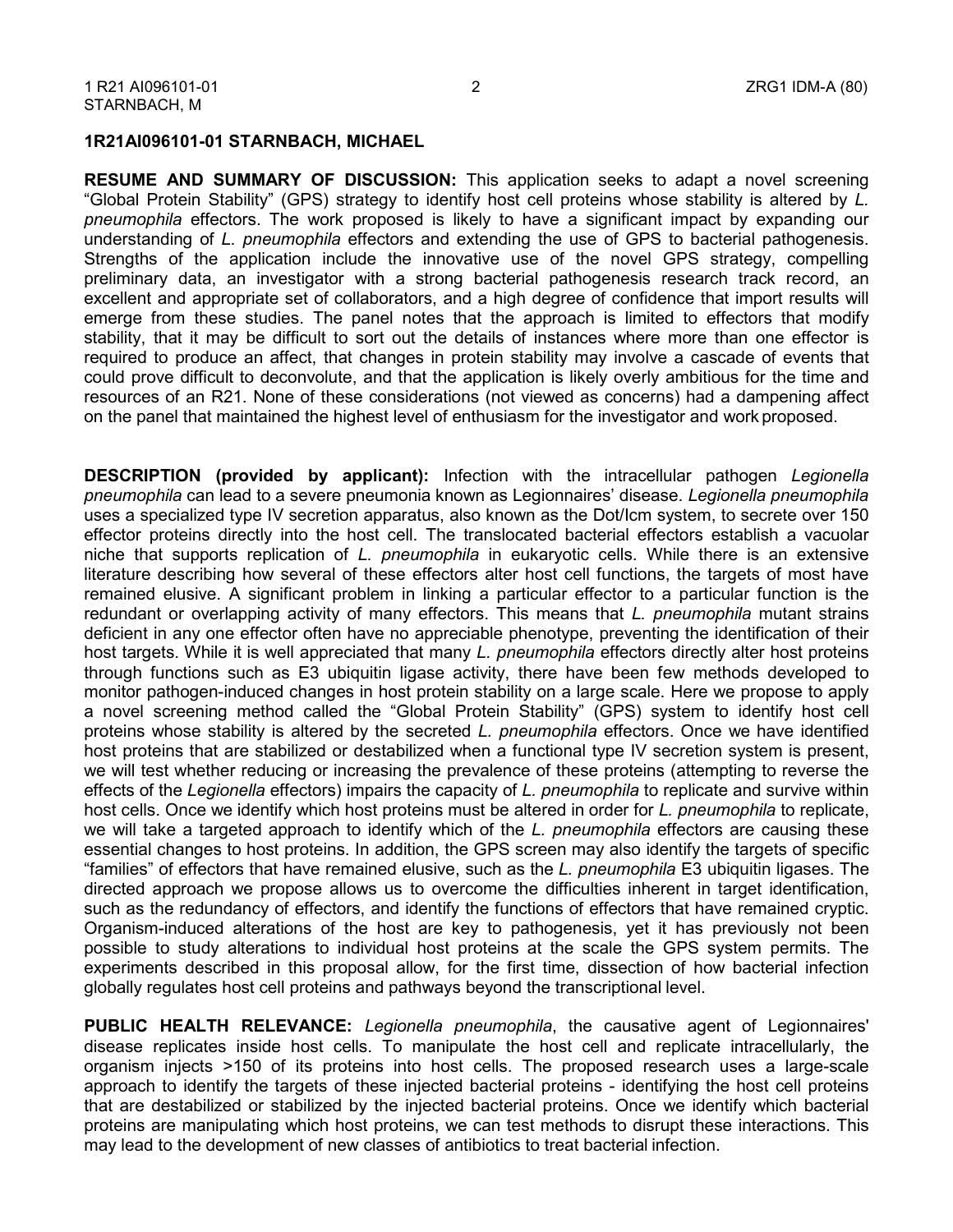#### 1 R21 AI096101-01 STARNBACH, M

# **CRITIQUE 1:**

Significance: 3 Investigator(s): 2 Innovation: 1 Approach: 3 Environment: 1

**Overall Impact:** This is an innovative application that will utilize a recently described array to screen for changes in protein stability using a Global Protein Stability screen that was originally described by another laboratory at HMS for the assessment of the global protein stability to E3 ligases. The investigator proposes to use the GPS system to globally monitor changes in protein stability upon *Legionella pneumophila* type IV infection. *Legionella* uses type IV secretion to inject > 150 effectors into host cells. The effectors support Legionella replication. Few of these effectors have a know mechanism of action due is some cases redundancy of effectors action. The investigator will utilize the GPS library to identify individual and families of proteins whose stability is modified by Legionella. This is a good extension of the original use of the library. Investigator is well experienced to conduct theses studies. The primary concern is the resolution of the analysis, which requires changes in protein stability, since effectors that elicit post-translational modifications may not resolve in this screen. The last aim, to screen the effects of the Legionella E3 ligases, assures the generation of some data and will establish the resolution of this assay. This aim could be utilized in feasibility experiments to setup system parameters. Nonetheless, there is a high degree of enthusiasm for this application, which represents a novel exploratory study. There is interest to determine if the GPS system can be adapted to study other aspects of bacterial pathogenesis that have been resistant to analysis due to redundant pathogenic effectors. The application is a good match for the exploratory goals of theR21.

# **1. Significance:**

# **Strengths**

- Legionella remains an important bacterial pathogen and model for type IV secretion.
- The presence of ~150 type effectors has limited the ability to dissect the molecular and cellular pathogenesis of this bacterium.
- Some of the approaches in the application address the redundancy issues with the analysis of legionella type IV effectors function.
- The analysis may allow a temporal assessment of the global host response to legionella infections.
- Long-term goal to target host proteins that are required for successful bacterial replication as novel classes of "host-based" antibiotics.

# **Weaknesses**

- There are some concerns that proteins stability will not be reflected in the action of effectors. This is the most significant concern in the application that may ultimately limit the utility of resolving host targets and insight into how legionella pathogenesis (type IV) affects host metabolism
- Redundancy remains a concern with the characterization of the Legionella with/ and without type IV.
- Screen may not resolve effectors that yield a posttranslational modification to the host cell rather than affecting the stability. On the other hand, one can envision that the posttranslational modified protein may affect stability of downstream proteins within a specific pathway.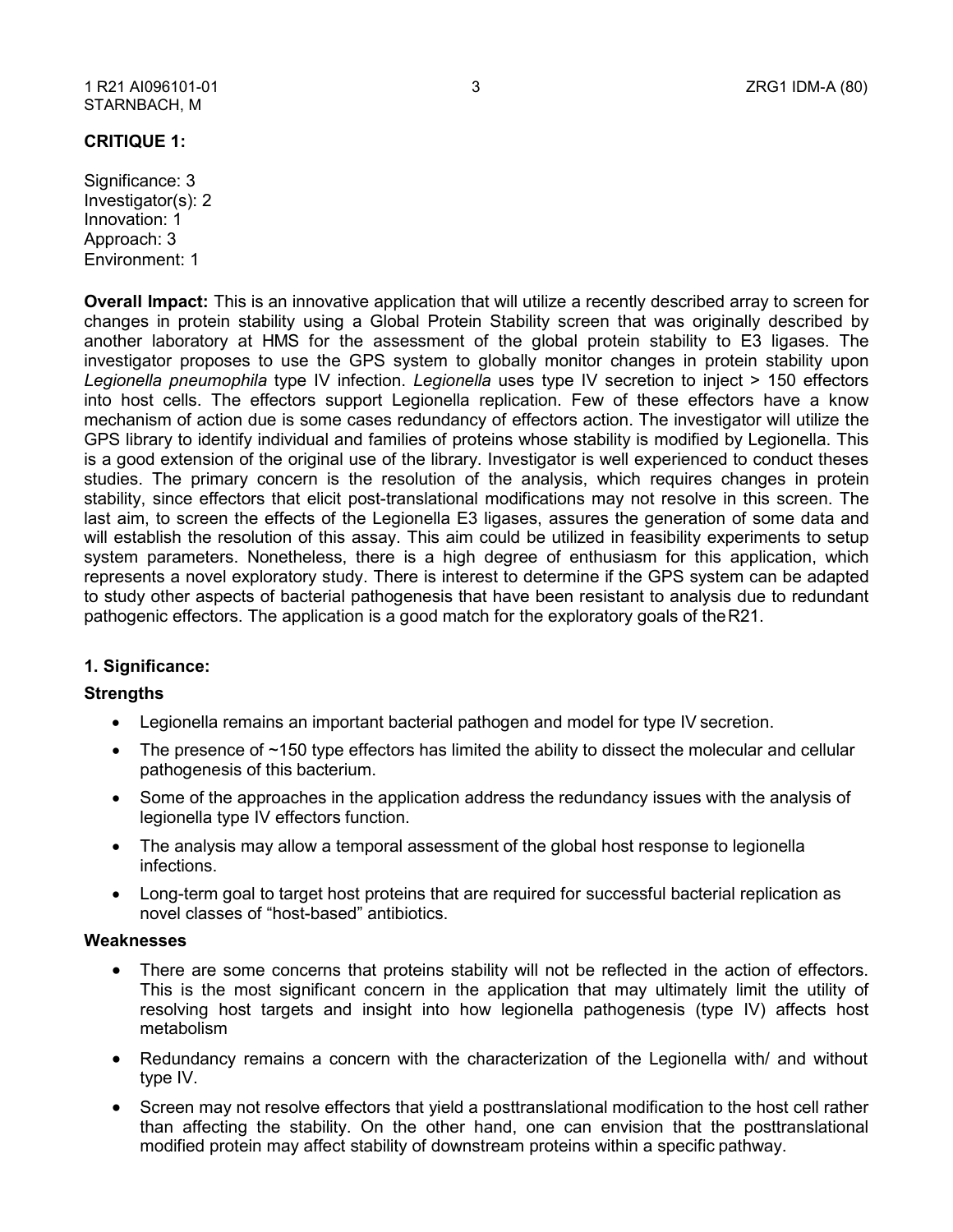# **2. Investigator(s):**

# **Strengths**

- This is an experienced investigator, with expertise in bacterial pathogenesis and immunology.
- Investigator has an excellent publication record.

# **Weaknesses**

• The investigator has not published on Legionella, but stated that recent work in his laboratory on the identification of cellular factors that constrain bacterial growth used Legionella as the model, indicating that the investigator has some experience working with this pathogen.

# **3. Innovation:**

# **Strengths**

• This is a highly innovative adaptation of the global protein stability vectors to assess bacterial pathogenesis. .

#### **Weaknesses**

• It is not clear that many of the legionella effectors will elicit a protein stability change in host protein expression

# **4. Approach:**

#### **Strengths**

- The initial adaptation has identified many of the obvious controls and limitations within the gps system that will be analyzed to assess the significance of observed changes in stability to proteins in the array. Several approached were described for the validation of the observed host proteins that undergo changes in protein stability.
- GPS reported system seems well designed for stability analysis.
- Preliminary data suggest that there are subsets of host proteins that have undergone changes in the stability, both up and down, upon legionella infections.
- The GPS system is setup for validation of "hits" more stable or less stable host proteins under endogenous promoters and expression levels in cells.
- The last aim may provide the most direct application for the gps array, screening the host response to the bacterial effectors.
	- $\circ$  Transfecting the "GPS reporter" cell lines with individually with the genes encoding the 150 known and putative Dot/Icm-translocated effectors also known as the *L. pneumophila* "secretome". Craig Roy at Yale University has agreed to provide us with their existing set of the 150 effectors, but no letter of agreement was provided.
	- $\circ$  Dissect how all E3 ligase domain containing effectors in L. pneumophila co-opt the eukaryotic ubiquitination machinery to target other host proteins fordegradation

# **Weaknesses**

• May be complicated to modulate the protein expression of the individual array components to establish protein concentration that yield detectable phenotypes.

# **5. Environment:**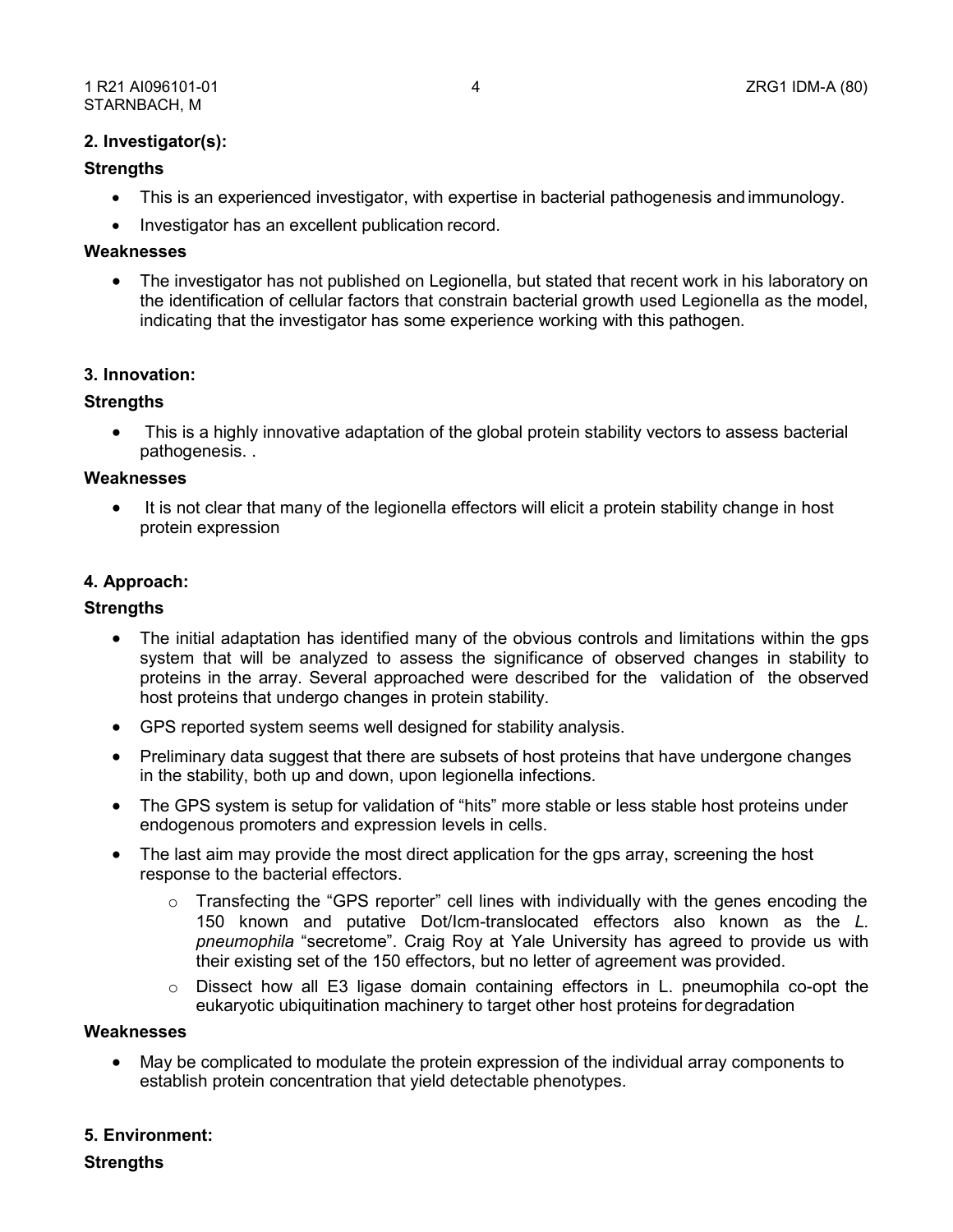- Outstanding collaborators will provide input towards the development of the project at quarterly intervals.
- Eventual generation of the entre genome of gfp-orfs reporter vectors is possible towards the end of the application period.
- Letter of support for Stephen Elledge states that advice and the libraries would be accessible to the investigator.

# **Weaknesses**

• No letter from the Legionella biologist (Craig Roy).

# **Protections for Human Subjects:**

Not Applicable (No Human Subjects)

# **CRITIQUE 2:**

Significance: 2 Investigator(s): 2 Innovation: 1 Approach: 2 Environment: 1

**Overall Impact:** This is a well-written and highly innovative application with the aim to understand how Legionella subverts the host cell to promote intracellular replication and infection. By the strategy to use a global screening of how Legionella infection can be coupled to altered stability of host cell proteins there is a high likelihood to circumvent the inherent difficulty with the large number of T4SS effectors with redundant function. There is a high probability to increase our understanding of how Legionella subverts the host cell to promote replication and to identify the host proteins that are important or even essential for replication of the pathogen. The final aim of the application to identify the effectors responsible for the effect on the individual host proteins is a more difficult task that may be difficult to complete within the framework of this R21 application but the strategy to employ an expression library of individual effectors is a valid strategy to achieve also this goal. The research environment is excellent.

# **1. Significance:**

# **Strengths**

• Legionella infections are a significant problem and the mechanism by which this pathogen subverts the host cell to promote infection is intriguing and a challenge to study

# **2. Investigator(s):**

# **Strengths**

This is an experienced productive investigator working in a highly creative and excellent research environment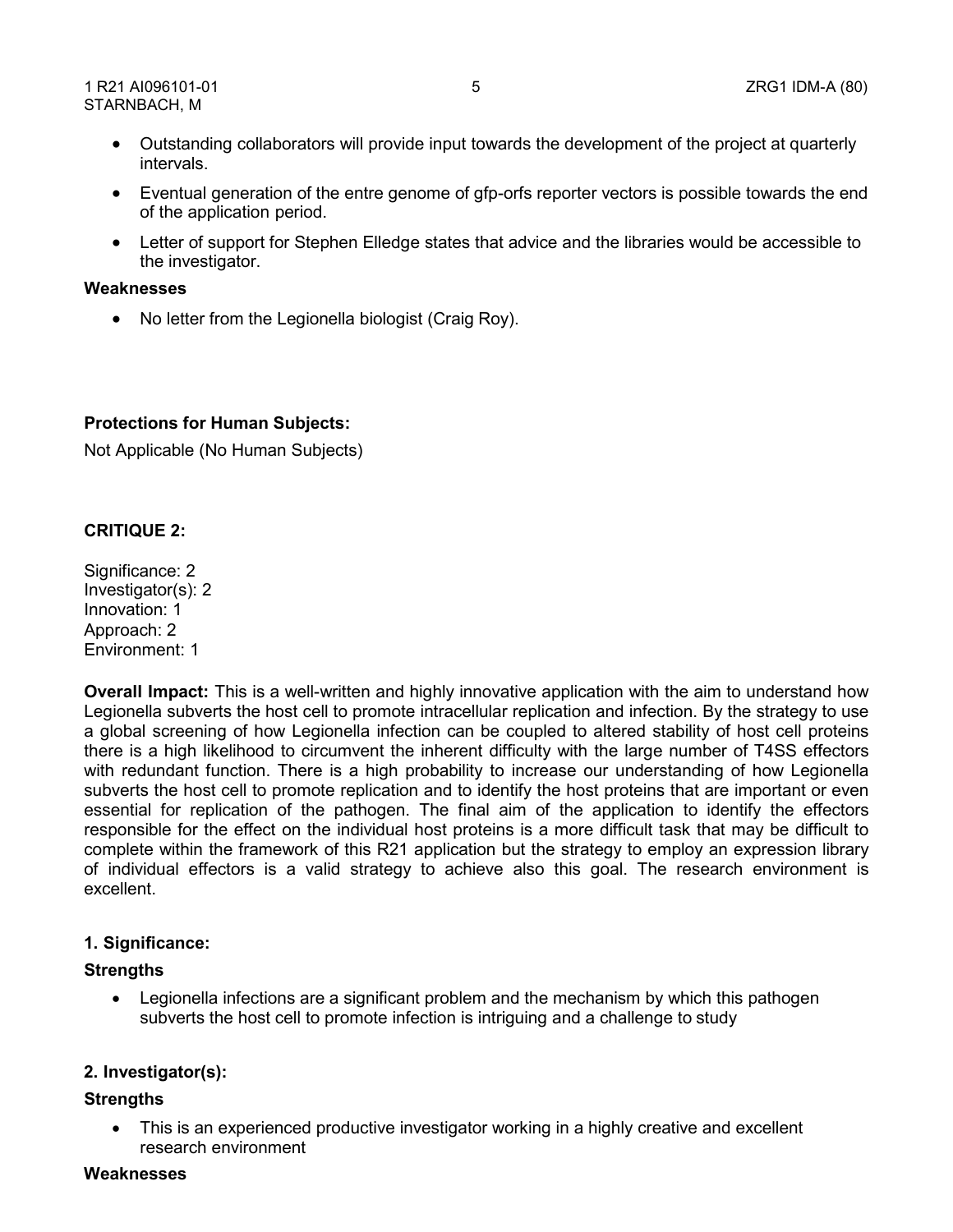• No major weakness

#### **3. Innovation:**

#### **Strengths**

• The strategy to look at global host protein proteins stability coupled to functional type IV secretion is highly innovative and a strategy with great potential to identify host proteins that are important for the survival/replication of Legionella and an nice way to get around the problem with large numbers of effector proteins with redundant function.

#### **Weaknesses**

• No significant weakness identified

# **4. Approach:**

# **Strengths**

- Innovative screening for host cells proteins with altered stability in response to functional T4SS
- Strategy to identify host proteins important for Legionella replication
- May also provide novel insight into basic cell biology
- Use of a library encoding all T4SS effectors
- Preliminary data support the feasibility of the work

#### **Weaknesses**

- All host cell proteins targeted may not have altered stability
- May prove difficult to identify the individual effectors responsible for the effect on a certain host protein as several effectors are likely to act in concert in targeting the host protein or signaling pathway

#### **5. Environment:**

#### **Strengths**

• The research environment is outstanding

# **Protections for Human Subjects:**

Not Applicable (No Human Subjects)

# **Data and Safety Monitoring Plan (Applicable for Clinical Trials Only):**

Not Applicable (No Clinical Trials)

# **Vertebrate Animals:**

Not Applicable (No Vertebrate Animals)

# **Biohazards:**

Not Applicable (No Biohazards)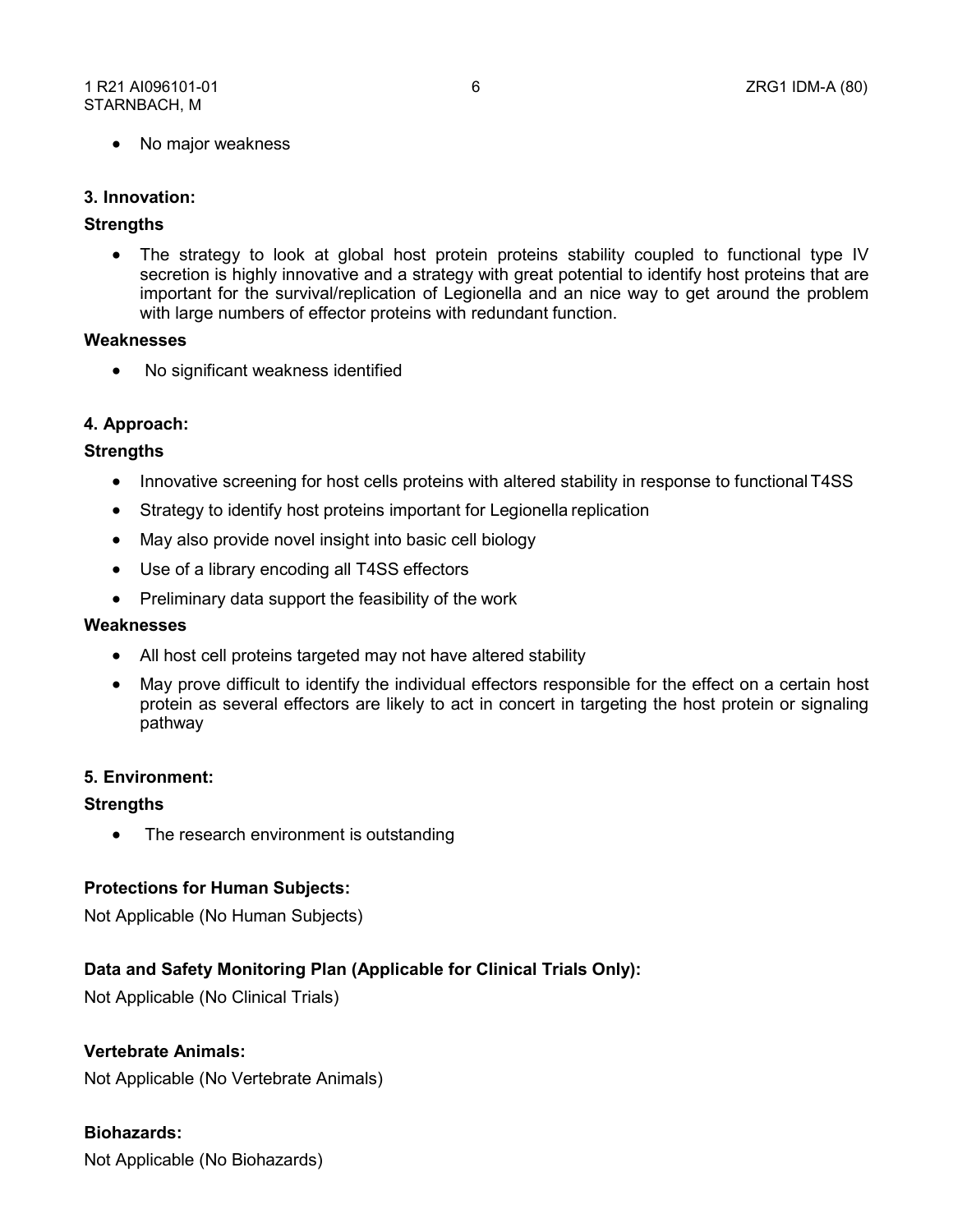# **Applications from Foreign Organizations:**

Not Applicable (No Foreign Organizations)

# **Select Agents:**

Not Applicable (No Select Agents)

# **Resource Sharing Plans:**

Not Applicable (No Relevant Resources)

# **Budget and Period of Support:**

Recommend as Requested

# **CRITIQUE 3:**

Significance: 1 Investigator(s): 1 Innovation: 1 Approach: 2 Environment: 1

**Overall Impact:** *Legionella pneumophilia* injects by a type 4 secretion system into the host cell over 50 effector proteins upon infection, and it is not known which host proteins are stabilized, and which are degraded upon infection. The applicant proposes to use the global stability system developed by Elledge and co-workers to identify which host proteins stabilized, and those that are destabilized upon *L. pneumophilia* infection. Once identified, the role specific individual proteins on infection will be assessed by either artificially stabilizing that protein by overproducing it, or inhibiting its synthesis using RNAi. In general, the proposed experiments are at the cutting edge in understanding how bacteria alter infected cells. It has high impact, and it is likely to be an important breakthrough for understanding microbial pathogenesis, and possibly new means for treatment.

# **1. Significance:**

# **Strengths**

• The proposal is highly significant, as it is among the first to attempt to look at host protein stability upon infection using a global approach. It could lead to novel approaches in treating specific diseases.

# **Weaknesses**

• None apparent.

# **2. Investigator(s):**

# **Strengths**

• The applicant is full professor in the Department of Microbiology and Medical Genetics at Harvard University. He received his Ph.D. from Stanford University, and did postdoctoral work at the University of Washington. He has published on Legionella and other intracellular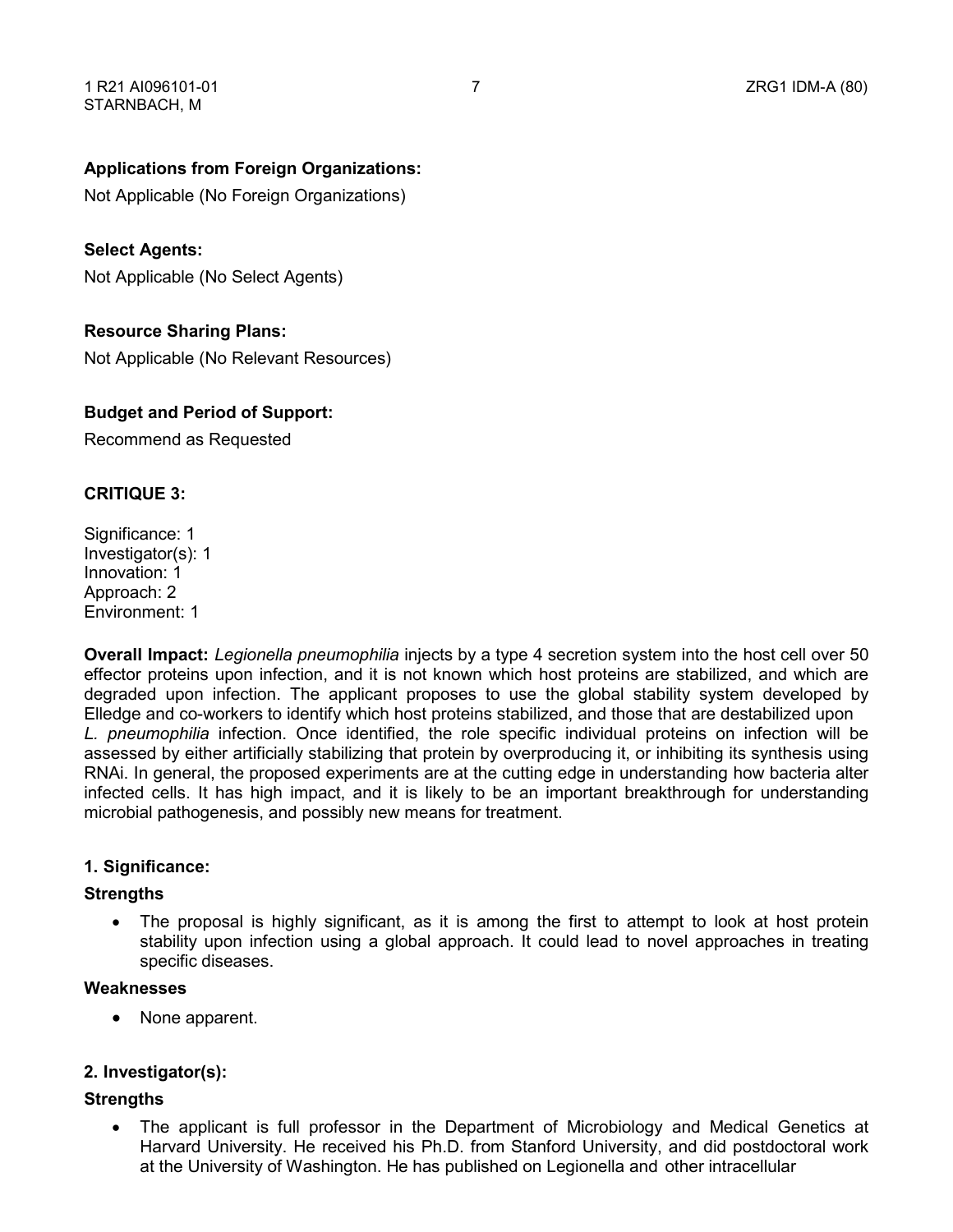pathogens, especially Chlamydia. He will be assisted by postdoctoral fellow Catarina Nogueria who has broad experience with Legionella.

#### **Weaknesses**

• None apparent.

# **3. Innovation:**

# **Strengths**

• The use of the global protein stability approach is highly innovative in studying microbial pathogenesis.

# **Weaknesses**

• None

# **4. Approach:**

# **Strengths**

- Using the global protein stability approach is a very innovative methodology to look at protein stability on infection.
- The preliminary results presented indicate that the applicant will be successful in identifying specific proteins whose stability is altered on infection.

#### **Weaknesses**

- The figure on page 24 is confusing. In the text it states that the blue line represents the wild type, and the red represents the delta dot mutant, whereas in the legend it is reversed.
- Aim 2 is quite ambitious, and there may not be enough time to do all the experiments as proposed. The applicant is aware of this, as for example, he states if time permits he will carry out specific experiments as designed.

# **5. Environment:**

# **Strengths**

• The environment is excellent. The collaboration with others at that institution appears to be instrumental in the development of this proposal.

#### **Weakness**

• None apparent.

# **Protections for Human Subjects:**

Not Applicable (No Human Subjects)

# **Vertebrate Animals:**

Not Applicable (No Vertebrate Animals)

# **Biohazards:**

Acceptable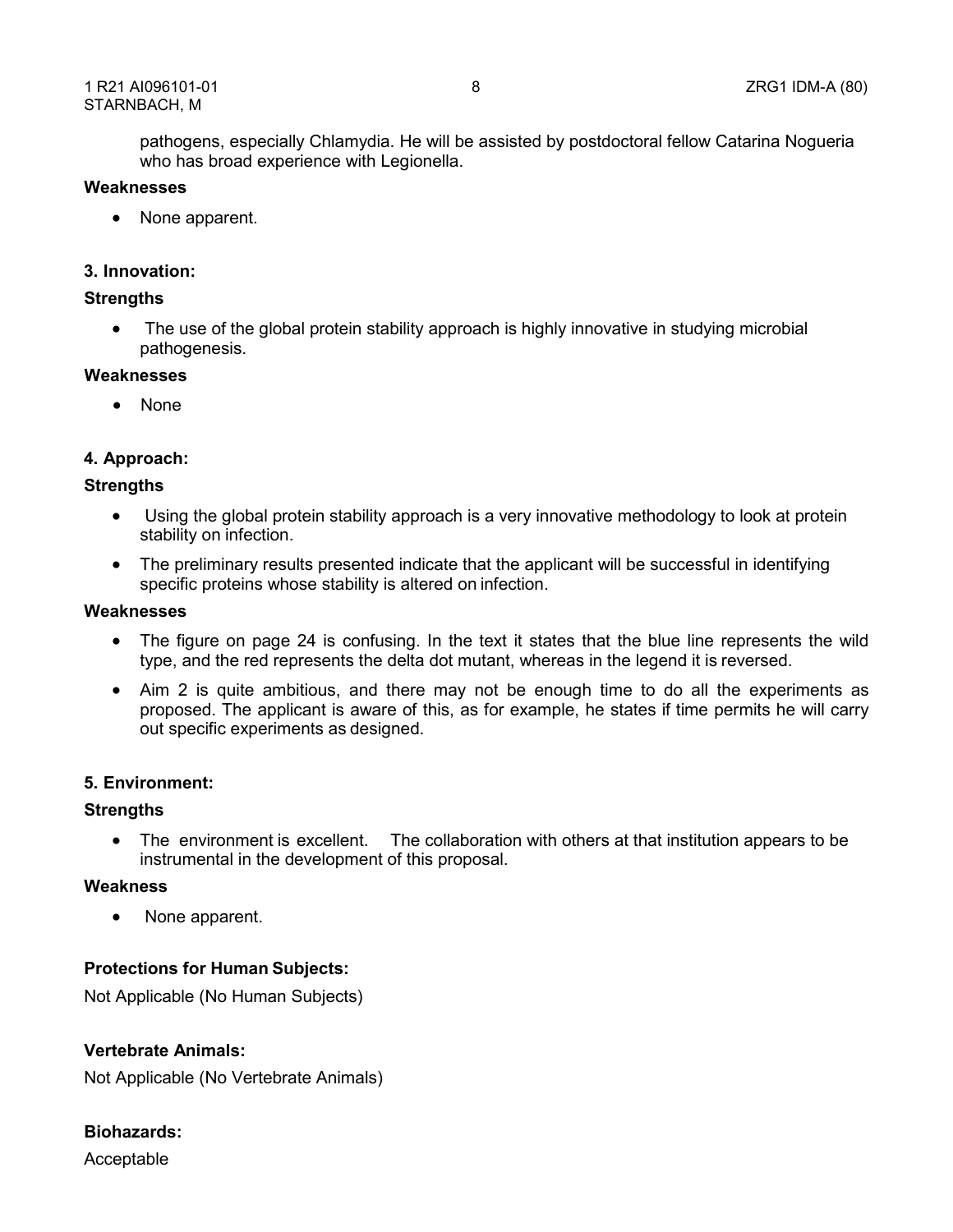# **Applications from Foreign Organizations:**

Not Applicable (No Foreign Organizations)

# **Select Agents:**

Not Applicable (No Select Agents)

# **Resource Sharing Plans:**

Not Applicable (No Relevant Resources)

# **Budget and Period of Support:**

Recommended budget modifications or possible overlap identified:

# **THE FOLLOWING RESUME SECTIONS WERE PREPARED BY THE SCIENTIFIC REVIEW OFFICER TO SUMMARIZE THE OUTCOME OF DISCUSSIONS OF THE REVIEW COMMITTEE ON THE FOLLOWING ISSUES:**

# **COMMITTEE BUDGET RECOMMENDATIONS: The budget was recommended as requested.**

NIH has modified its policy regarding the receipt of resubmissions (amended applications). See Guide Notice NOT-OD-10-080 at<http://grants.nih.gov/grants/guide/notice-files/NOT-OD->10-080.html.

The impact/priority score is calculated after discussion of an application by averaging the overall scores (1-9) given by all voting reviewers on the committee and multiplying by 10. The criterion scores are submitted prior to the meeting by the individual reviewers assigned to an application, and are not discussed specifically at the review meeting or calculated into the overall impact score. For details on the review process, see

[http://grants.nih.gov/grants/peer\\_review\\_process.htm#scoring.](http://grants.nih.gov/grants/peer_review_process.htm#scoring)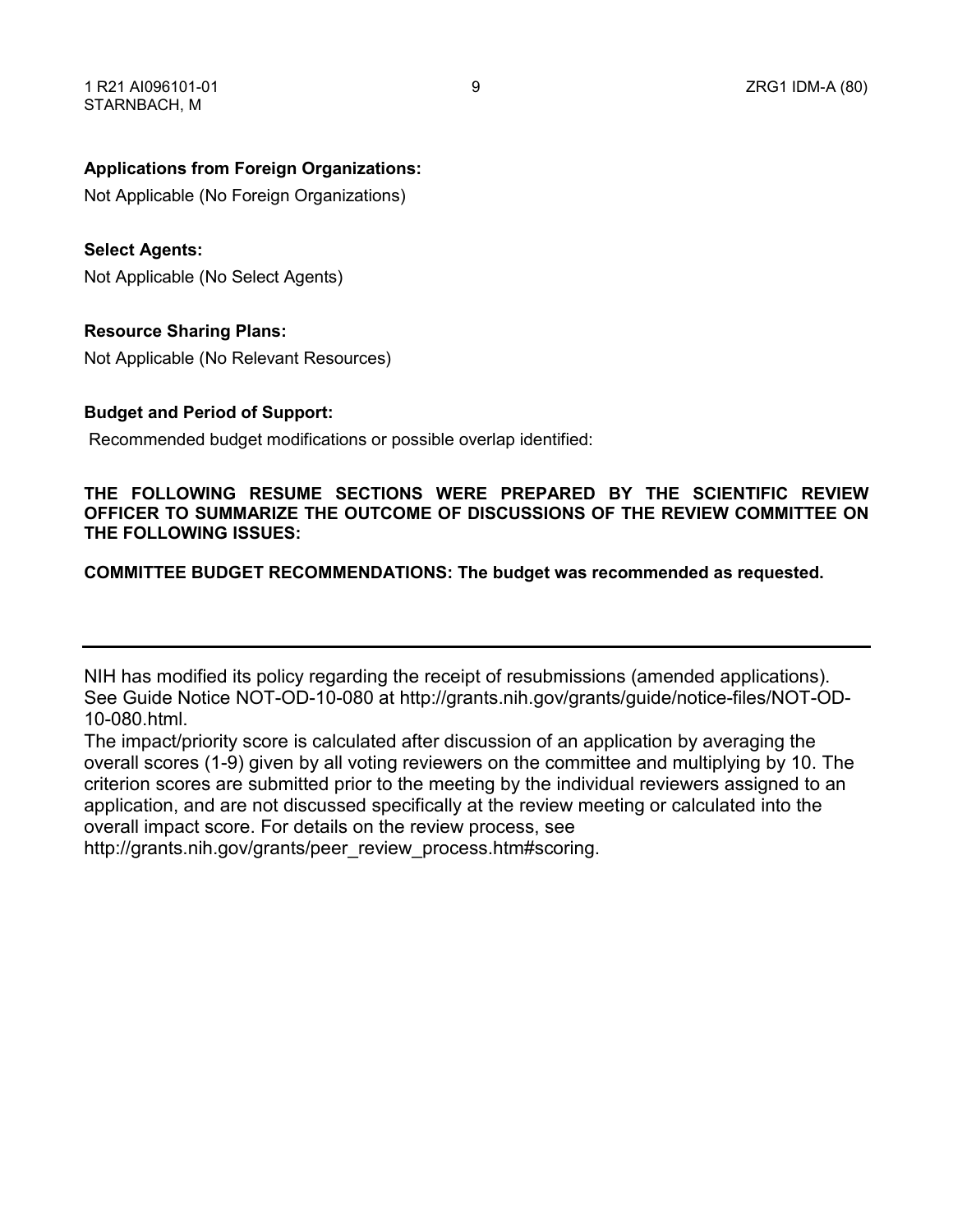#### **MEETING ROSTER**

**Center for Scientific Review Special Emphasis Panel CENTER FOR SCIENTIFIC REVIEW RFA Panel: Topics in Bacterial Pathogenesis ZRG1 IDM-A (80) S March 07, 2011 - March 08, 2011**

#### **CHAIRPERSON**

BARBIERI, JOSEPH T, PHD PROFESSOR DEPARTMENT OF MICROBIOLOGY MEDICAL COLLEGE OF WISCONSIN MILWAUKEE, WI 53226

#### **MEMBERS**

ALLEN, LEE-ANN H, PHD PROFESSOR DEPARTMENT OF INTERNAL MEDICINE UNIVERSITY OF IOWA COLLEGE OF MEDICINE IOWA CITY, IA 52242

CHARON, NYLES , PHD PROFESSOR DEPARTMENT OF MICROBIOLOGY IMMUNOLOGY AND CELL BIOLOGY HEALTH SCIENCE CENTER WEST VIRGINIA UNIVERSITY MORGANTOWN, WV 26506

DARWIN, ANDREW J, PHD ASSOCIATE PROFESSOR SCHOOL OF MEDICINE MEDICAL SCIENCEBUILDING NEW YORK UNIVERSITY NEW YORK, NY 10016

DE FIGUEIREDO, PAUL , PHD ASSISTANT PROFESSOR DEPARTMENT OF PLANT PATHOLOGY AND MICROBIOLOGY TEXAS A&M UNIVERSITY COLLEGE STATION, TX 77845

DERBYSHIRE, KEITH M, PHD DIRECTOR DIVISION OF GENECTICS WADSWORTH CENTER NEW YORK STATE DEPARTMENT OF HEALTH ALBANY, NY 12201

ELKINS, KAREN L, PHD SUPERVISORY RESEARCH BIOLOGIST LABORATORY OF MYCOBACTERIA CENTER FOR BIOLOGICS EVALUATION AND RESEARCH FOOD AND DRUG ADMINISTRATION BETHESDA, MD 20892

FORSBERG, AKE , PHD PROFESSOR DEPARTMENT OF MOLECULAR BIOLOGY UMEA UNIVERSITY LABORATORY FOR MOLECULAR INFECTION MEDICINE SWEDEN (MIM) CEMENTVAGEN 20, 90187UMEA SWEDEN

GRESHAM, HATTIE D, PHD PROFESSOR DEPARTMENT OF MOLECULAR GENETICS AND MICROBIOLOGY UNIVERSITY OF NEW MEXICO ALBUQUERQUE, NM 87131

JOHNSON, ERIC A, SCD PROFESSOR DEPARTMENT OF BACTERIOLOGY FOOD RESEARCH INSTITUTE UNIVERSITY OF WISCONSIN MADISON, WI 53706

KAWULA, THOMAS H, PHD PROFESSOR DEPARTMENT OF MICROBIOLOGY AND IMMUNOLOGY UNIVERSITY OF NORTH CAROLINA, CHAPEL HILL CHAPEL HILL, NC 27599

KHAN, SALEEM A, PHD PROFESSOR DEPARTMENT OF MICROBIOLOGY AND MOLECULAR **GENETICS** SCHOOL OF MEDICINE UNIVERSITY OF PITTSBURGH PITTSBURGH, PA 15219

MARCONI, RICHARD T, PHD PROFESSOR DEPARTMENT OF MICROBIOLOGY AND IMMUNOLOGY MEDICAL COLLEGE OF VIRGINIA RICHMOND, VA 23298

MCLEAN, ROBERT JC, PHD PROFESSOR DEPARTMENT OF BIOLOGY COLLEGE OF SCIENCE TEXAS STATE UNIVERSITY SAN MARCOS, TX 78666

MISSIAKAS, DOMINIQUE M, PHD ASSOCIATE PROFESSOR DEPARTMENT OF MICROBIOLOGY UNIVERSITY OF CHICAGO CHICAGO, IL 60637